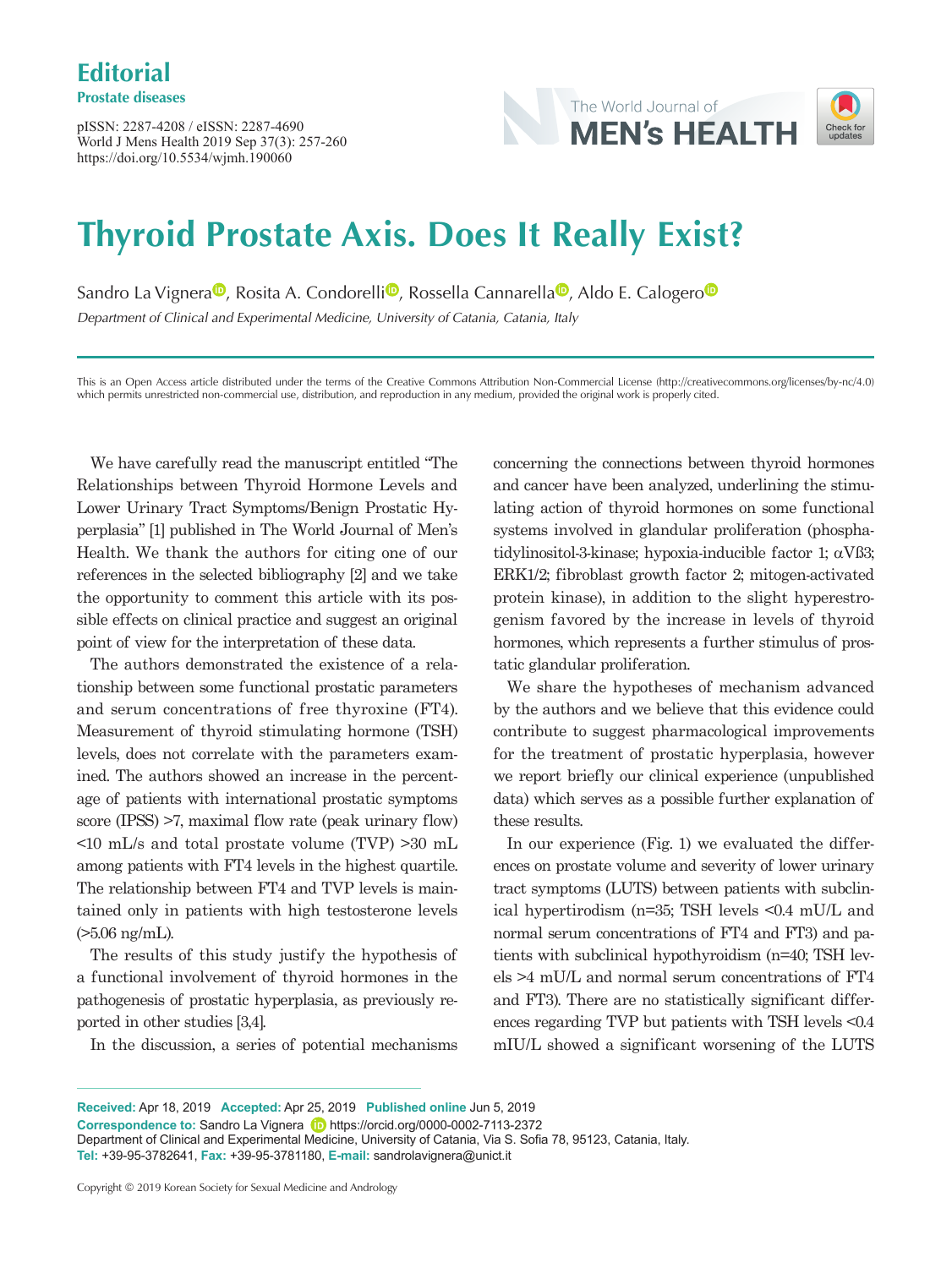

 $\dagger$ p<0.01; TSH<0.4 mUI/L: n=35, mean age=65; TSH>4 mUI/L: n=40, mean age=70



 $\Omega$ 

Prostate volume (mL)

 $*_{p<0.05; n=20; mean \text{ age}=72}$ 

\*

 $40$ 

70

**Fig. 1.** Evaluation of thyroid function in patients with prostatic hyperplasia subjected to medical and surgical treatment. LUTS: lower urinary tract symptoms, TSH: thyroid stimulating hormone. <sup>a</sup> Evaluated by questionnaire's score.

assessed by IPSS questionnaire (upper left panel).

Among patients with subclinical hyperthyroidism, TSH serum concentrations increase significantly after treatment with dutasteride (upper right panel). The increase in TSH levels is confirmed with the same significance values after transurethral resection of the prostate (lower left panel) and with a greater level of statistical significance after radical prostatectomy (lower right panel). Thyroid hormone evaluation was performed six months after therapy. Dutasteride was taken as tablets 0.5 g daily.

Evaluation of thyroid function was performed by chemiluminescence – Roche COBAS 6000 (TSH range: 0.3–4.2 mIU/L; FT4 range: 9.3–17 ng/L; FT3 range: 2–4.4 pg/mL). The evaluation of the severity of the LUTS

was carried out using an IPSS questionnaire. Prostate volume assessment was performed by transrectal prostatic ultrasound (Esaote MyLab 25 endocavitary probe) applying the following formula: anteroposterior×transv erse×longitudinal diameter×0.52).

The reduction of TVP in these patients is associated with increased levels of TSH and resolution of the subclinical hyperthyroidism, in turn this endocrinological condition is associated with worsening of these patients' symptoms even in the absence of significant changes in prostate volume, suggesting a dysfunctional mechanism (a consequence of hyperactivation of the beta adrenergic system?) [5]. Previous evidence showed the production of TRH and similar TSH molecules from prostatic cells with endocrine function, as demon-

Prostate volume, LUTS, and TSH levels after dudasteride

LUTS<sup>a</sup>

\*

20

30



 $\Box$  Before **Net** After

TSH (mIU/L)

0.8 1.5

\*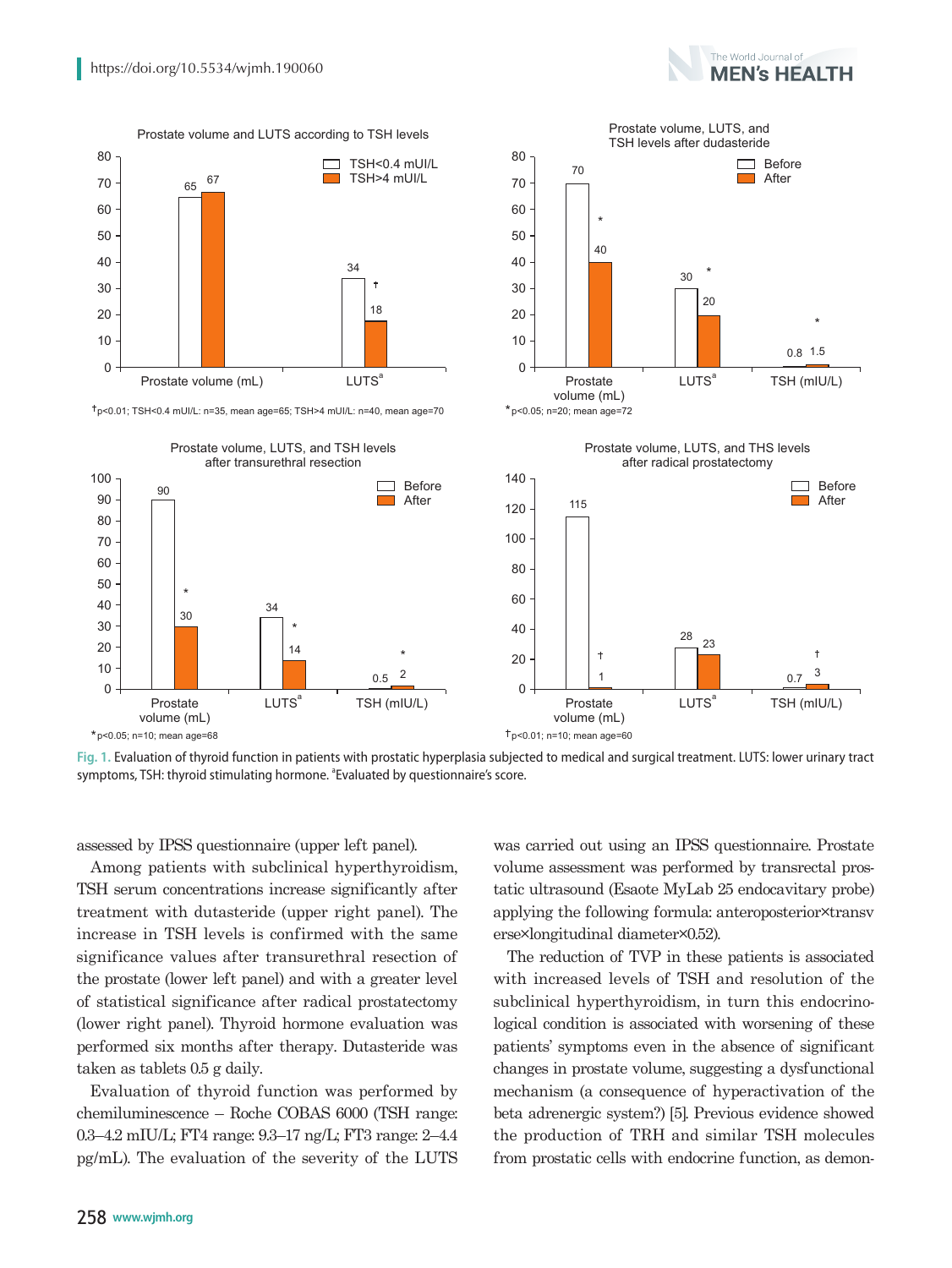

strated from the reduction of FT4 and T3 levels in rats subjected to a ventral prostatectomy [3,4].

## **Conflicts of Interest**

The authors have nothing to disclose.

#### **Author Contribution**

Conceptualization: SLV. Data curation: RAC. Formal analysis: RC. Project administration: AEC. Writing–original draft: SLV. Writing–review & editing: AEC.

#### **REFERENCES**

1. Lee JH, Park YW, Lee SW. The relationships between thyroid hormone levels and lower urinary tract symptoms/benign prostatic hyperplasia. World J Mens Health 2019;37:364-71.

- 2. La Vignera S, Condorelli RA, Russo GI, Morgia G, Calogero AE. Endocrine control of benign prostatic hyperplasia. Andrology 2016;4:404-11.
- 3. Mani Maran RR, Subramanian S, Rajendiran G, Sunil N, Archunan G, Arunakaran J, et al. Prostate-thyroid axis: stimulatory effects of ventral prostate secretions on thyroid function. Prostate 1998;36:8-13.
- 4. Maran RR, Ravichandran K, Arunakaran J. Prostate-thyroid axis: prostatic TRH is one of the stimulators of thyroid hormone. Endocr Res 2001;27:143-52.
- 5. Goswami R, Seth A, Goswami AK, Kochupillai N. Prevalence of enuresis and other bladder symptoms in patients with active Graves' disease. Br J Urol 1997;80:563-6.

https://doi.org/10.5534/wjmh.190060



### **Authors' Reply**

We appreciate the Dr. La Vignera and colleagues insightful editorial on "The Relationships between Thyroid Hormone Levels and Lower Urinary Tract Symptoms/Benign Prostatic Hyperplasia" [1].

To our knowledge, our study [1] is the largest data to show the potential causal relationship between thyroid hormone and benign prostatic hyperplasia. In our data [1], total prostate volume, international prostate symptom score, and maximal flow rate were significantly related to free thyroxine (FT4). Additionally, total prostate volume and international prostate symptom score were significantly and independently related to FT4. In sub-analysis, the relationship between FT4 and total prostate volume was distinct when testosterone levels were high. Considering that participants in our study [1] were relatively young, their lower urinary tract symptoms were not severe, and their thyroid function was not severely deteriorated, the data from old age, severe lower urinary tract symptoms, and pathologic thyroid state would show more significant relationship between thyroid and prostate. In this respect, Dr. La Vignera and colleagues' clinical data are very valuable.

In spite of extensive research efforts, the etiology of benign prostatic hyperplasia has not been fully established. Benign prostatic hyperplasia might be caused by many factors, including inflammation, metabolic syndrome, and endocrine hormones. And thyroid hormone could be a cause of developing benign prostatic hyperplasia based on our and Dr. La Vignera and colleagues data. More clinical and investigational data would be needed to confirm theses new concepts: "impact of thyroid hormone on lower urinary tract symptoms/benign prostatic hyperplasia and vice versa".

#### **Conflicts of Interest**

The authors have nothing to disclose.

Jun Ho Lee<sup>1</sup><sup>(D</sup>[,](https://orcid.org/0000-0003-3567-0816) Yeon Won Park<sup>1</sup><sup>(D</sup>)[,](https://orcid.org/0000-0003-0751-8892) Sung Won Lee<sup>[2](https://orcid.org/0000-0001-6608-9050)</sup><sup>(D</sup>) <sup>1</sup>Department of Urology, National Police Hospital, <sup>2</sup>Department of Urology, Samsung Medical Center, Samsung Biomedical Research Institute, Sungkyunkwan University School of Medicine, Seoul, Korea